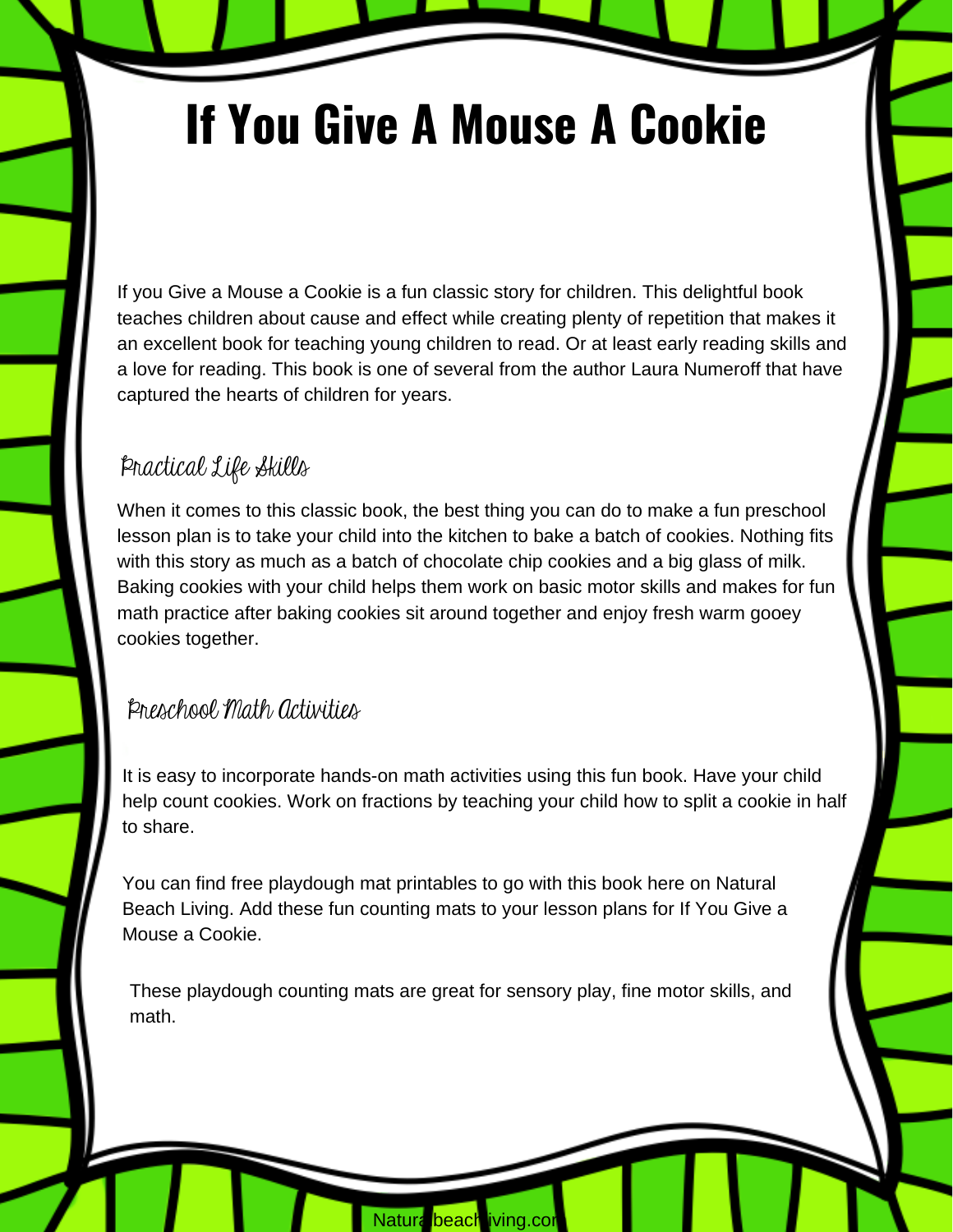If You Give A Mouse A Cookie Craft

Use paper and glue to help your child make a giant cookie craft to display and show to friends and family when they come over. This craft is a great way to encourage your child to tell everyone about the book you read together which helps your child work on reading retention skills.

Make a fun mouse puppet to act out the book. This can be as simple as a paper bag puppet using whatever supplies you have on hand, or you can find more advanced craft ideas on Pinterest.

Sensory Play - Playdough

Make an edible chocolate chip playdough to use as a sensory activity for your child. You can use this edible play dough to shape letters and numbers to have fun creating with this new texture before allowing your child to enjoy it.

Dramatic Play - Gross Motor

Help your children pretend they are the mouse and the boy from If You Give A Mouse a Cookie so they can act out the book. This is a great way to get your active preschoolers up and playing during lessons. If you are only working with one child, you can take turns with your child being the characters.

### Literacy

Make Vocabulary word cards to go with the book. You can put these around your house, on a word wall, or in a writing center.

Natu albea hliving.c